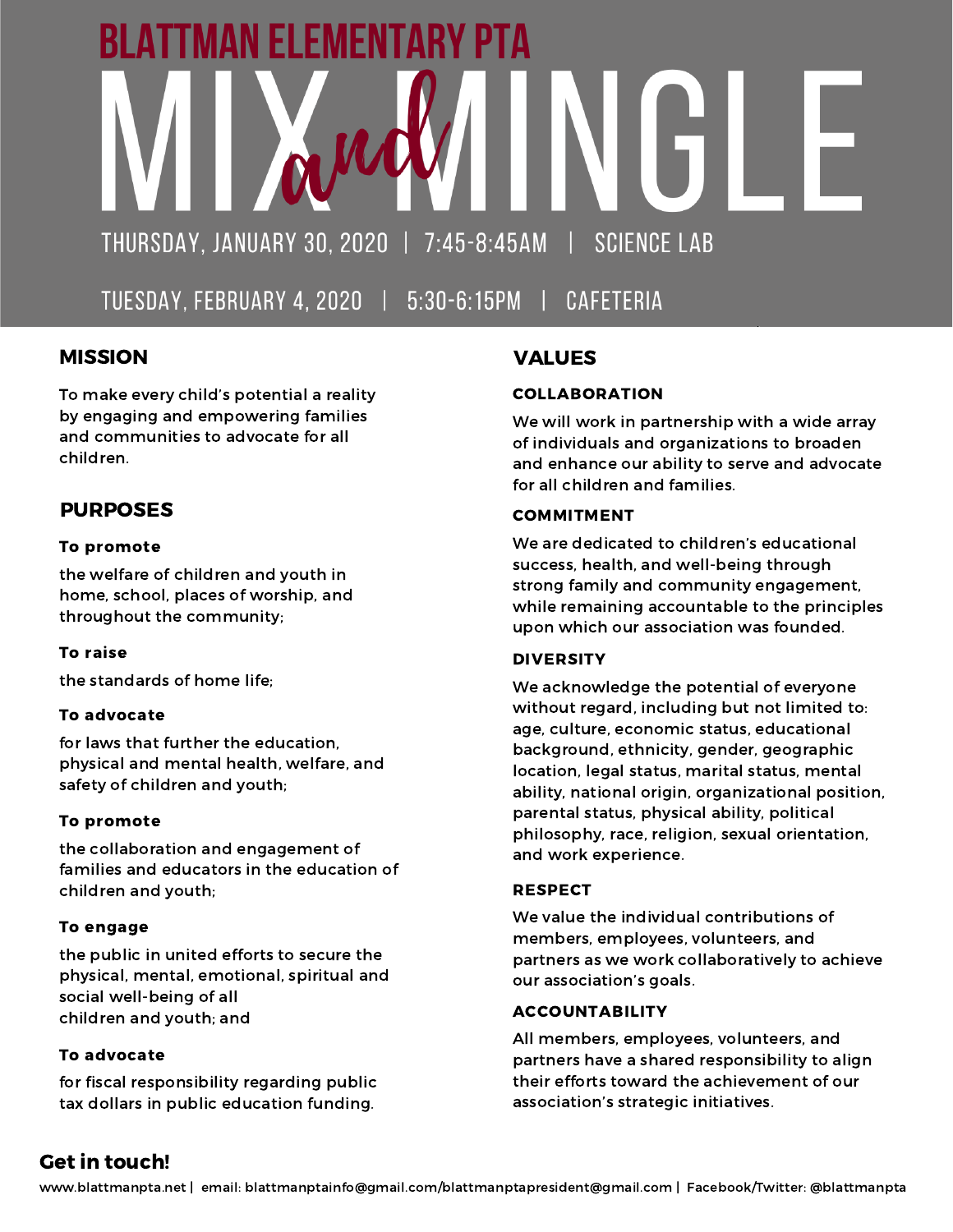## **ELECTED OFFICER OPPORTUNITIES: (Executive Board Members)**

#### **President**

- $\bullet$  Coordinate the work of the officersand committees of the PTA in order to promote the Purposes;
- Appoint the chair and of each Standing Committee and Special Committee with Executive Board approval;
- $\triangle$  Preside at all Executive and General Membership Meetings and confirm that quorum is present;
- \* Represent Blattman PTA as a delegate to the NISD Council of PTAs and attend Council Meetings;
- $\triangle$  Be authorized to sign tax documents and sign on bank accounts unless prohibited by employment;
- $\div$  Serve as an ex-officio member of all committees except the nominating and financial reconciliation committee.

## **First Vice President/President Elect**

- Act as an aide to the President;
- $\div$  Plan and arrange programs for the five (5) general membership PTA meetings during the school year
	- $\triangleright$  September: Ice Cream Social
	- December: Holiday Program
	- $\triangleright$  February: Family Fitness Night
	- March: Open House
	- $\triangleright$  May: Movie Night
- \* Act as an advisor and coordinator to the following standing committees:
	- > Arts Education Committee
	- $\triangleright$  Sport and Spirit Committee
	- ▶ Counselor Committee
- Serve on the Finance & Budget Committee

## **Second Vice President/Fundraising**

- Oversee all Blattman PTA fundraising activities and:
	- $\triangleright$  Coordinate fundraising efforts with the Treasurer and Executive Board to plan sufficient fundraising events to address anticipated expenditures;
	- $\triangleright$  Ensure all fundraising efforts follow the NISD policies regarding fundraising;
- $\triangleleft$  Act as an advisor and coordinator to the following standing committees:
	- $\triangleright$  Fundraising Committee
	- School Store Committee

## **Third Vice President/Membership**

- \* Recruit, Facilitate and Maintain Records of members of the PTA.
- Encourage participation in the state membership awards programand apply for council, area, and state awards and achievements; and
- $\triangleleft$  Act as an advisor and coordinator to the following standing committees:
	- $\triangleright$  Communications Committee
	- $\triangleright$  Council/Legislative Committee
	- $\triangleright$  Community Care Committee

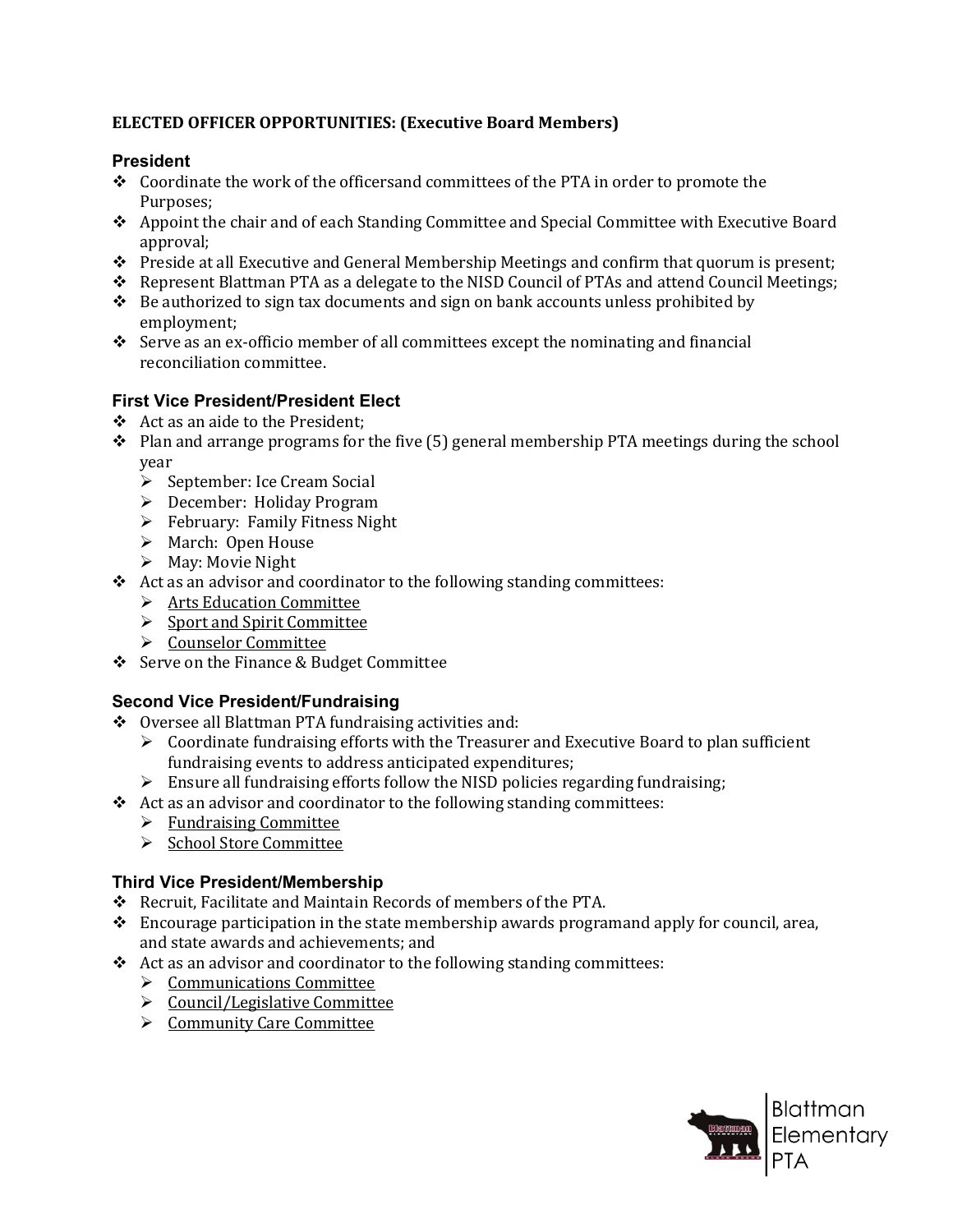## **Fourth Vice President/Parent Volunteers**

- \* Oversee and coordinate PTA volunteer activities in the school, in cooperation with school staff;
- \* Plan and present the Volunteer Orientation Training within two weeks of the first day of school and serve as a resource for training volunteers in regard to their responsibilities throughout the school year;
- Maintain an e-mail distribution list of parent volunteers to be used as a resource to fill various volunteer needs as they arise throughout the school year;
- $\div$  Coordinate volunteer appreciation to include event(s), thank you notes, awards or other forms of appreciation; and
- Act as an advisor and coordinator with the following standing committees:
	- > Classroom Committee
	- > Hospitality Committee
	- > Library Committee:

## **Secretary**

- $\div$  Send notice of meetings of the members and of the executive board
- Record, maintain, & distribute minutes of all meetings of members and the executive board
- $\div$  Confirm that Blattman PTA and its officers are in compliance and/or have signed required Texas PTA and NISD Council PTA policies
- $\triangle$  Confirm that all officers have completed required PTA trainings
- File and maintain current roster of PTA Board members and Council delegates with the Council PTA by required deadlines
- $\triangle$  Maintain the required documents of the association

## **Treasurer**

- $\div$  Custodian of all funds of the PTA and chair of budget and finance committee
- $\div$  Presents written and verbal financial report at executive and general meetings
- $\triangle$  Maintain books of account and records including bank statement, receipts, budgets, invoices, paid receipts and canceled checks in accordance with the records retention policy.
- $\triangleleft$  Make disbursements according to the approved budget of the association
- $\triangleleft$  Authorized bank and (if president is prohibited by terms of employment) tax filing signer
- \* Present preliminary annual report, i.e. budget to actual, at the last association meeting
- $\div$  Complete and file all necessary tax documents (with CPA)
- \* Present books of account and records to the financial reconcilation committee
- $\div$  Ensure the PTA membership is trained in collection, disbursement and reporting of PTA funds received in the course of PTA activities or fundraising;
- Assist with compiling financial records at the close of the Bear Bash or other major fundraising events; and

#### **APPOINTED OFFICERS: (Executive Board Members) Parliamentarian**

- $\triangle$  Have a thorough understanding of the PTA Bylaws and Standing Rules and advise the presiding officer on questions of parliamentary procedure when asked
- Maintain a copy of Robert's Rules of Order to be accessible during all PTA meetings, if needed

## **Historian**

- \* Place the five (5) most recent years' record of events for display in the school office or library at the start of each school year;
- $\div$  The Historian will be responsible for distribution of award forms to committee chairs and submission of the completed awards to the Council and Texas PTA

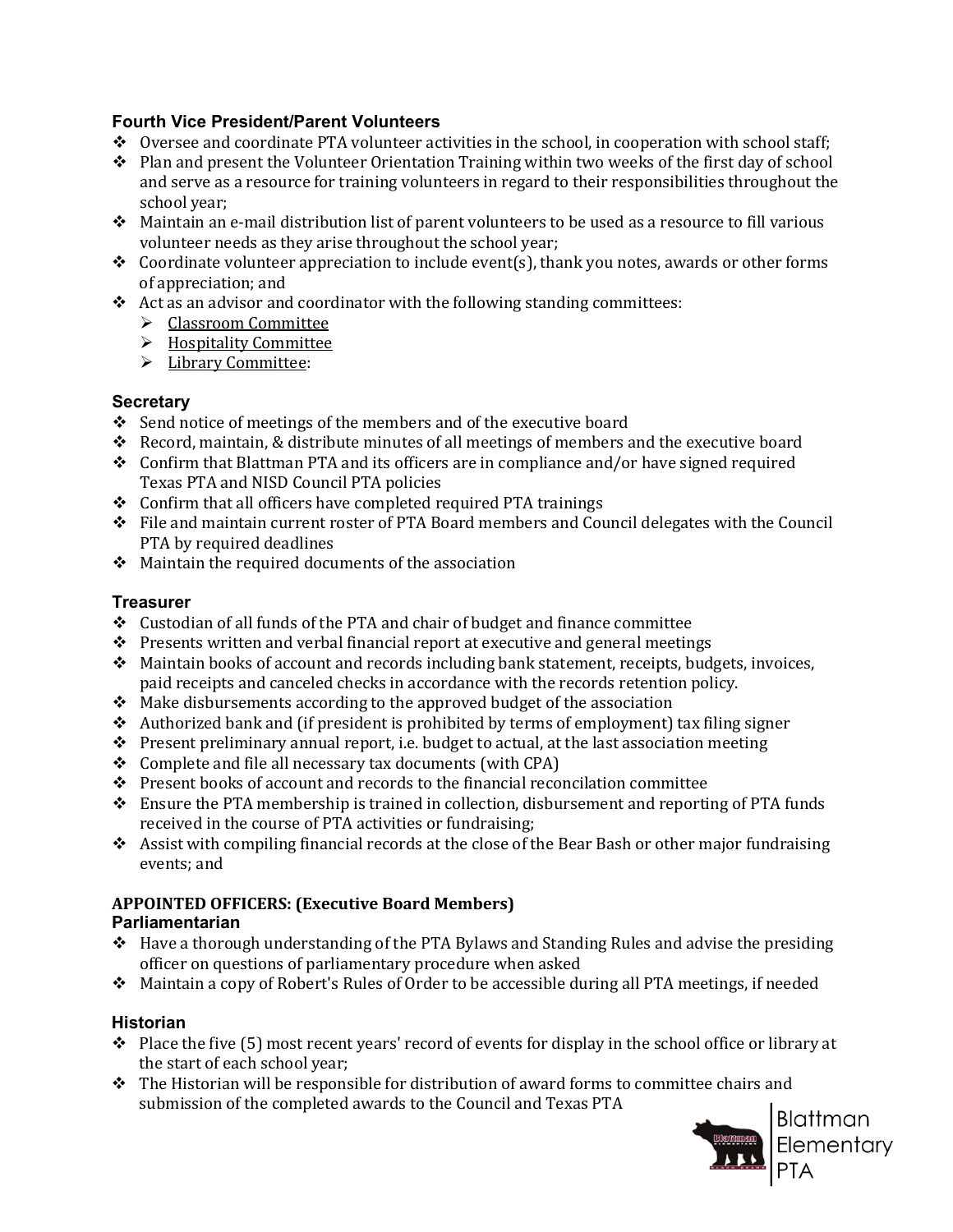#### **COMMITTEE OPPORTUNITIES (Committee Chairs are also Executive Board Members)**

## **ARTS IN EDUCATION COMMITTEE (reports to 1st VP/President Elect)**

**Art Teacher PAL**: Assist art teacher with special projects and routine tasks. Year-round position, low time commitment. \*Generally serves as committee chair and votes on Exec. Board.\*\*

**Cultural Arts/Reflections Contest Coordinator**: Coordinate Blattman's participation in the National PTA Reflections program. Year-round position, low time commitment with intermittantly busy periods. Contest submissions collected in Fall, judged in Winter, and awards given in Spring.

## **SPORT & SPIRIT COMMITTEE (reports to 1st VP/President Elect)**

**P.E. Teacher PAL/Running Club Coordinator**: Assist P.E. teacher with special projects and routine tasks. Coordinate registrations and parent volunteers for Marathon Kids Running Club. Year-round position, low to high time commitment (depending on how often you want to run with the kids!) \*\*Generally serves as committee chair and votes on Exec. Board.\*\*

**Bike Rodeo Coordinator**: Partner with Shavano Park Police Dept. for bike safety event. One-off half day event, very low time commitment with most work concentrated in the month leading up to the Rodeo. Spring or Fall depending on the school calendar and police schedules.

**Bear Dash Coordinator:** Coordinate annual fun run celebrating healthy lifestyles and the Running Club. One-off half day event, very low time commitment with most work concentrated in the month leading up to the Dash. Spring.

**Field Day Coordinator**: Partner with P.E. staff to hold friendly competition of outdoor games. Oneoff full day event, very low time commitment with most work concentrated in the month leading up to Field Day. Spring.

# **COUNSELOR COMMITTEE (reports to 1st VP/President Elect)**

**Counselor PAL**: Assist counseling staff with special projects and routine tasks. Year round position, low time commitment. \*\*Generally serves as committee chair and votes on the Exec. Board.\*\*

**Career/Multicultural Day Coordinator**: In alternating years, partner with school counseling staff to coordinate career presentation event or multicultural presentation event for students. One-off half day event, low time commitment with most work concentrated in the month leading up to the day of the event. Fall.

**Red Ribbon Week Coordinator**: Partner with school counseling staff to present week long series on drug awareness. Week long event, low time commitment with most work concentrated in the two weeks leading up to Red Ribbon. Fall.

**Programs Coordinator:** New position for 2020-2021! We are looking for someone to work with the 1st VP/President Elect to create relevant programming for parents and students throughout the year. Hoping to present 1-2 programs in 2020-21. Low to moderate time commitment.



**Blattman** Elementary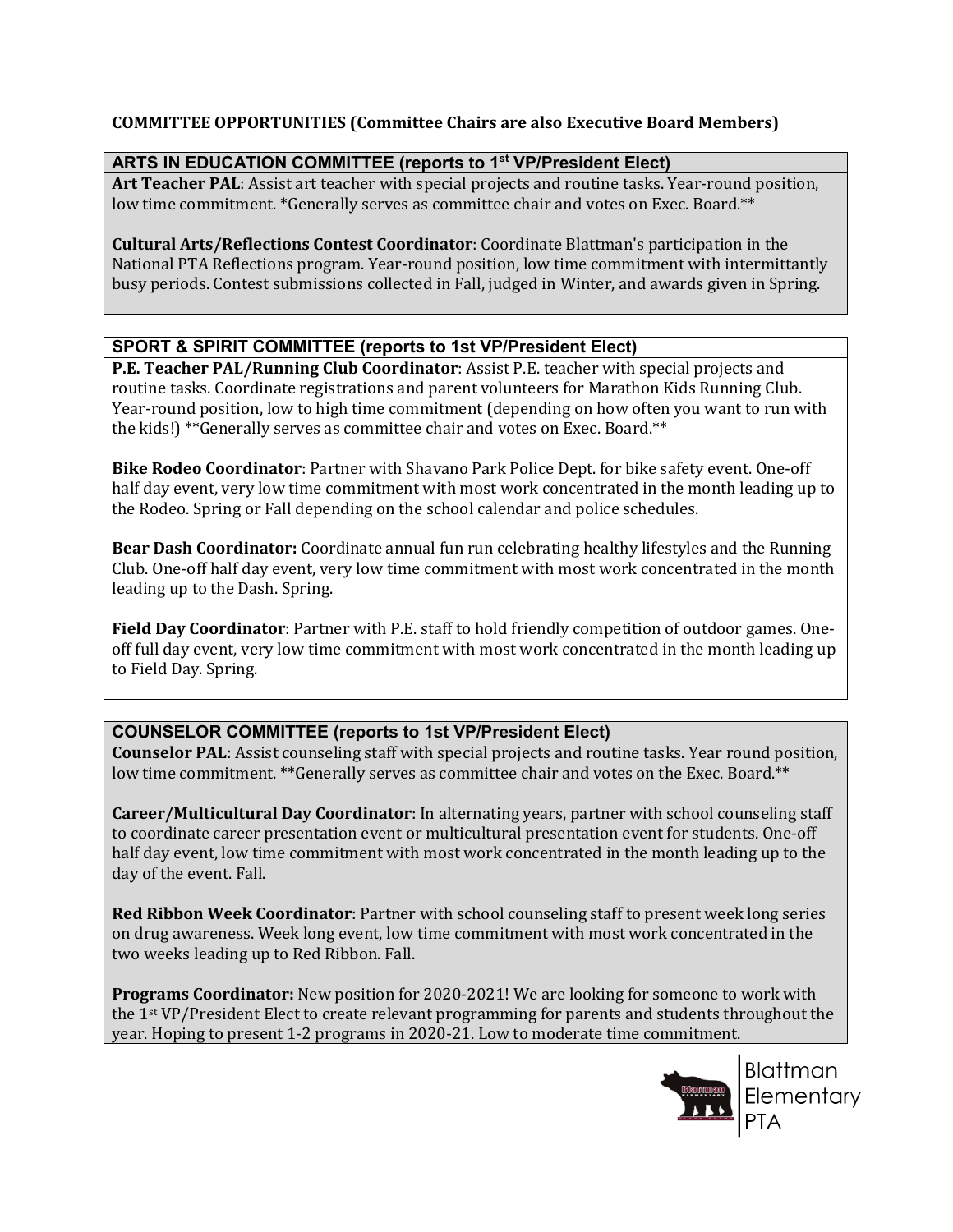#### **COMMITTEE OPPORTUNITIES cont. (Committee Chairs are also Executive Board Members)**

#### **FUNDRAISING COMMITTEE (reports to 2nd VP, Fundraising)**

**Spirit Nights:** Partner with local restaurants to organize monthly dine-out spirit nights. Year round position, low time commitment. \*\*Generally serves as committee chair and votes on the Exec. Board.\*\*

**Bear Bash Chair**: Lead a team of volunteers to produce Blattman's major fundraising event at the end of October. Components of the event include a silent auction, sponsorships, entertainment and food. Semi-year round position; high time commitment concentrated in August, September and October. Planning begins in the Spring prior to the event.

**Box Tops/AmazonSmile Coordinator**: Coordinate Blattman's participation in the digital Box Tops for Education AmazonSmile programs. Year round position, low time commitment.

#### **SCHOOL STORE COMMITTEE (reports to 2nd VP, Fundraising)**

**Yearbook Coordinator**: Coordinate production of annual Blattman yearbook with third-party vendor. Photography, layouts and sales. Year round position, moderate time commitment. \*\*Generally serves as chair of the committee and votes on Exec. Board\*\*

**School Picture Volunteer Coordinator**: Coordinate parent volunteers to assist photographers with school pictures. Liaise with and assist Yearbook Coordinator. Year round position (Fall & Spring picture days), moderate time commitment.

**School Supply Kit Coordinator:** Coordinate the sale and distribution of pre-packaged school supplies. Very low time commitment – organize the sale in late Spring, distribute the kits in late August just before school begins

**Spiritwear Coordinator**: Partner with third-party vendor to create and sell Blattman Spiritwear. Year-round position, low time commitment.

#### **COMMUNITY CARE COMMITTEE (reports to 3rd VP, Membership)**

**Sister School Coordinator**: Nurture the spirit of volunteerism and philanthropy through the partnership between Blattman and Villarreal Elementary Schools. Year round position, low time commitment. \*\*Generally serves as chair of the committee and votes on the Exec. Board\*\*

**Benevolence/Scholarship Coordinator**: Work with school counselor to identify and execute community service opportunities for Blattman students and families. Liaise with school counselor where necessary on Community Fund supporting after school activities. Year round position, moderate time commitment.

**Health Awareness/Nurse PAL**: Assist school nurse with volunteers for vision/hearing screenings and other health related projects. Year round position, low time commitment.

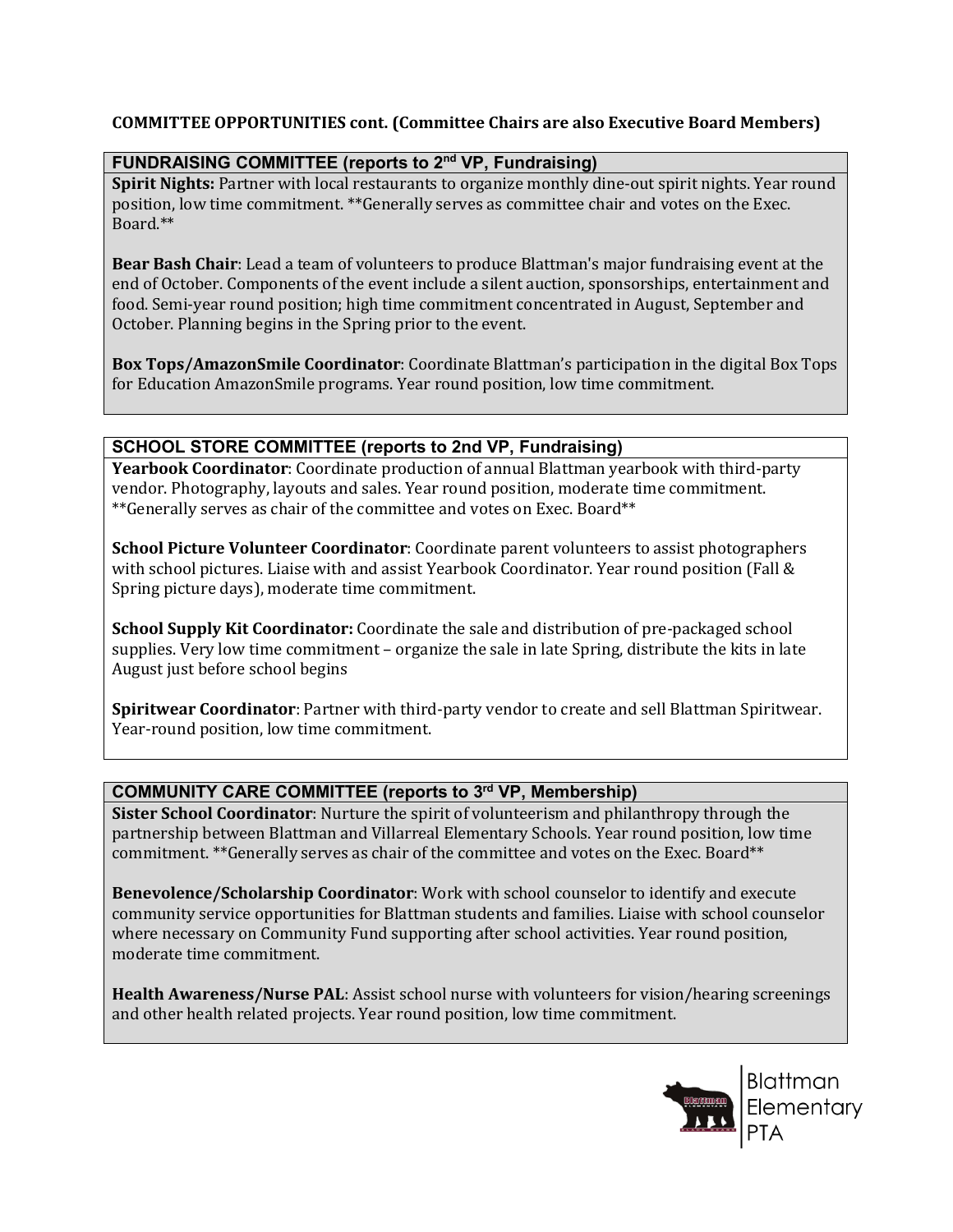#### **COMMITTEE OPPORTUNITIES cont. (Committee Chairs are also Executive Board Members)**

#### **COUNCIL & LEGISLATIVE COMMITTEE (reports to 3rd VP, Membership)**

**NISD Council PTA Delegate/Founder's Day Coordinator**: Attend NISD Council meetings (5 per year) and report back to the Executive Board. Plan PTA's participation in the annual Founder's Day Banquet (Spring). Year round position, low time commitment. \*\*Serves as chair of the committee and votes on the Exec. Board.\*\*

**NISD Council PTA Alternate Delegate**: Assist the Council delegate in the completion of their duties. Attend Council meetings when the delegate cannot. Year round position, low time commitment.

## **COMMUNICATIONS COMMITTEE (reports to 3rd VP, Membership)**

**Social Media/Calendar Coordinator:** Maintain Blattman PTA calendar and social media accounts. Year round position, moderate to high time commitment. \*\*Generally serves as chair of the committee and votes on the Exec. Board.\*\*

**Website Coordinator:** Working closely with Social Media/Calendar Coordinator, maintain and update blattmanpta.net website. Year round position, moderate time commitment.

**School Directory Coordinator:** Maintain and update school directory. Year round position, low time commitment. Work concentrated in the Fall.

## **HOSPITALITY COMMITTEE (reports to 4th VP, Volunteers)**

**Luncheons/Meetings Coordinator**: Organize Fall and Winter Teacher & Staff luncheons. Foster feelings of warmth and welcome at all PTA meetings. Year round position, low to moderate time commitment with most work concentrated in the weeks leading up to the two luncheons. \*\*Generally serves as chair of the committee and votes on the Exec. Board.\*\*

**Teacher Appreciation Week Coordinator**: Coordinate activities and communications for Teacher Appreciation Week. Week long event in the Spring, low to moderate time commitment overall. Most work concentrated in the month leading up to and then week Teacher Appreciation.

#### **CLASSROOM COMMITTEE (reports to 4th VP, Volunteers)**

**Room Parent Coordinator:** Oversees all room parent activities, including communication with grade level coordinators. Year round position, moderate time commitment. \*\*Generally serves as chair of the committee and votes on the Exec. Board.\*\*

**Papa Bear Coordinator:** Work with faculty coordinator to organize volunteers and sign ups/scheduling for Papa Bears program. Year round position, low time commitment.

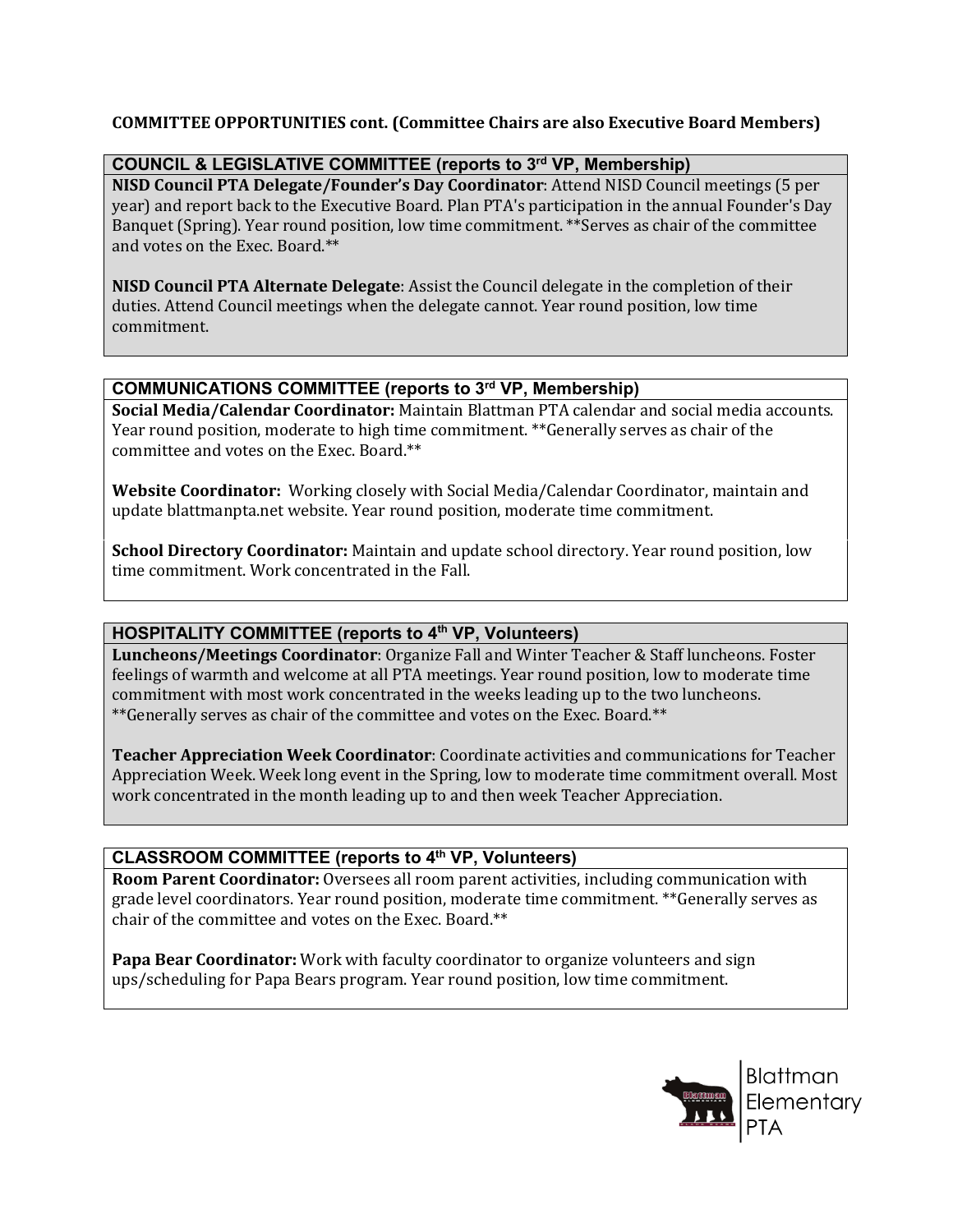#### **COMMITTEE OPPORTUNITIES cont. (Committee Chairs are also Executive Board Members)**

## **LIBRARY COMMITTEE (reports to 4th VP, Volunteers)**

**Librarian PAL**: Coordinate, schedule, train and oversee all library volunteers. Assist librarian with special projects and routine tasks. Liaise with Bluebonnet Coordinator and Book Fair Coordinator as needed. \*\*Generally serves as chair of the committee and votes on the Exec. Board\*\*

**Bluebonnet Luncheon Coordinator**: Partner with Librarian PAL and Librarian to organize reading recognition luncheon for 3rd, 4th and 5th graders. One-off lunch event, low time commitment with most work concentrated in the weeks leading up to the Luncheon. Spring.

**Book Fair Coordinator**: Partner with Librarian to organize school-wide Book Fairs; proceeds go to the Blattman library. Two week-long events, moderate time commitment with most work concentrated in the weeks leading up to and during the Book Fairs. Fall and Spring.